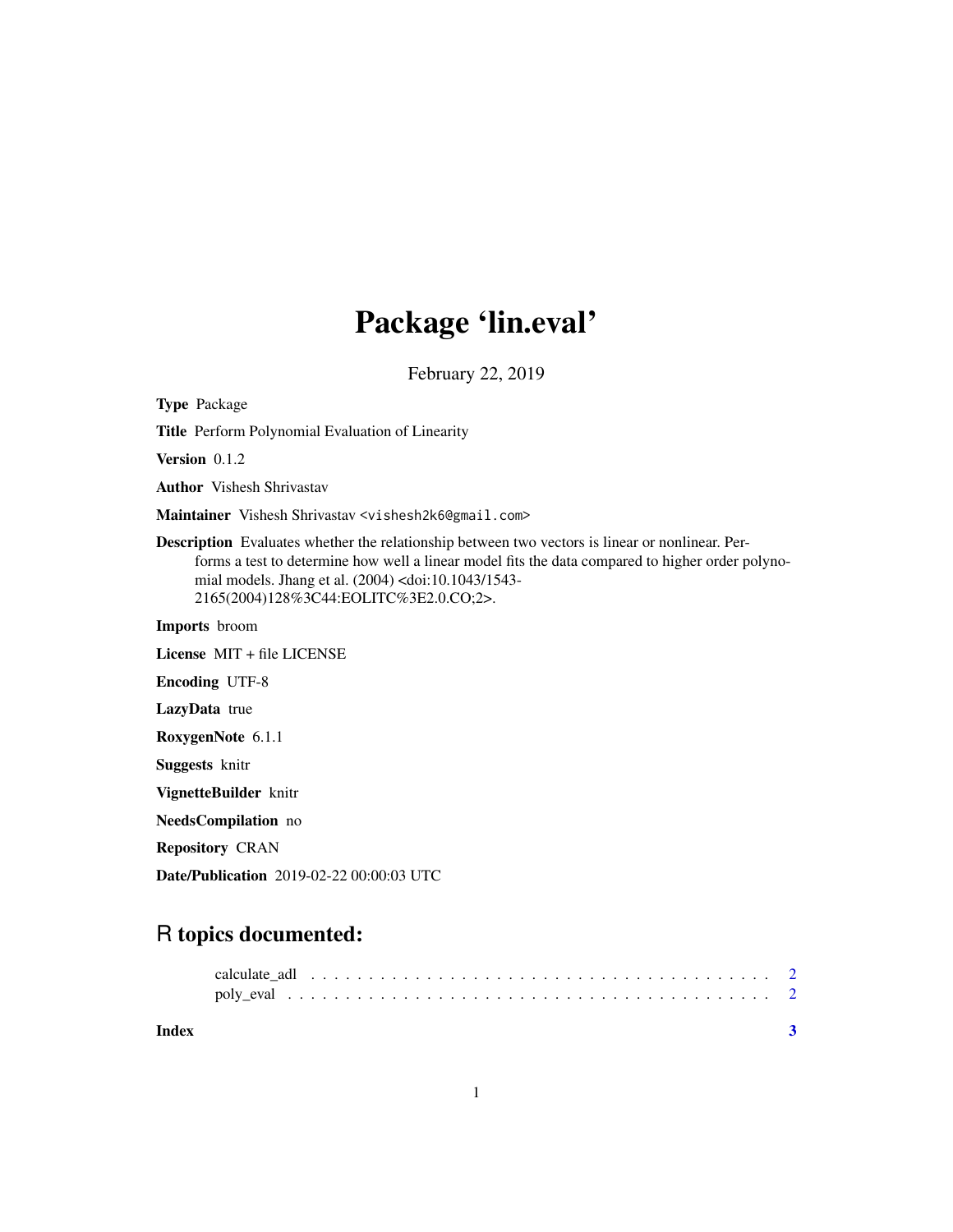<span id="page-1-0"></span>

#### Description

Computes average deviation from linearity adl.

#### Usage

```
calculate_adl(predicted.poly, predicted.lm)
```
#### Arguments

predicted.poly vector of predicted values from best-fitting polynomial model predicted.lm vector of predicted values from linear model

#### Value

value for average deviation from linearity as a percentage

| polv_eval | Establishes if relationship between two vectors is linear or nonlinear. |
|-----------|-------------------------------------------------------------------------|
|           | Does not return any value. Prints details of the relationship between x |
|           | and <i>v</i> .                                                          |

#### Description

Establishes if relationship between two vectors is linear or nonlinear. Does not return any value. Prints details of the relationship between x and y.

#### Usage

poly\_eval(y, x, threshold)

#### **Arguments**

| <b>V</b>     | vector of response values                                                                               |
|--------------|---------------------------------------------------------------------------------------------------------|
| $\mathbf{x}$ | vector of predictor values                                                                              |
| threshold    | optional argument. Threshold percentage value for average deviation from lin-<br>earity. Defaults to 5. |

#### Examples

```
foo <- c(1000, 4000, 5000, 4500, 3000, 4000, 9000, 11000, 15000, 12000, 7000, 3000)
bar <- c(9914, 40487, 54324, 50044, 34719, 42551, 94871, 118914, 158484, 131348, 78504, 36284)
poly_eval(bar, foo)
```